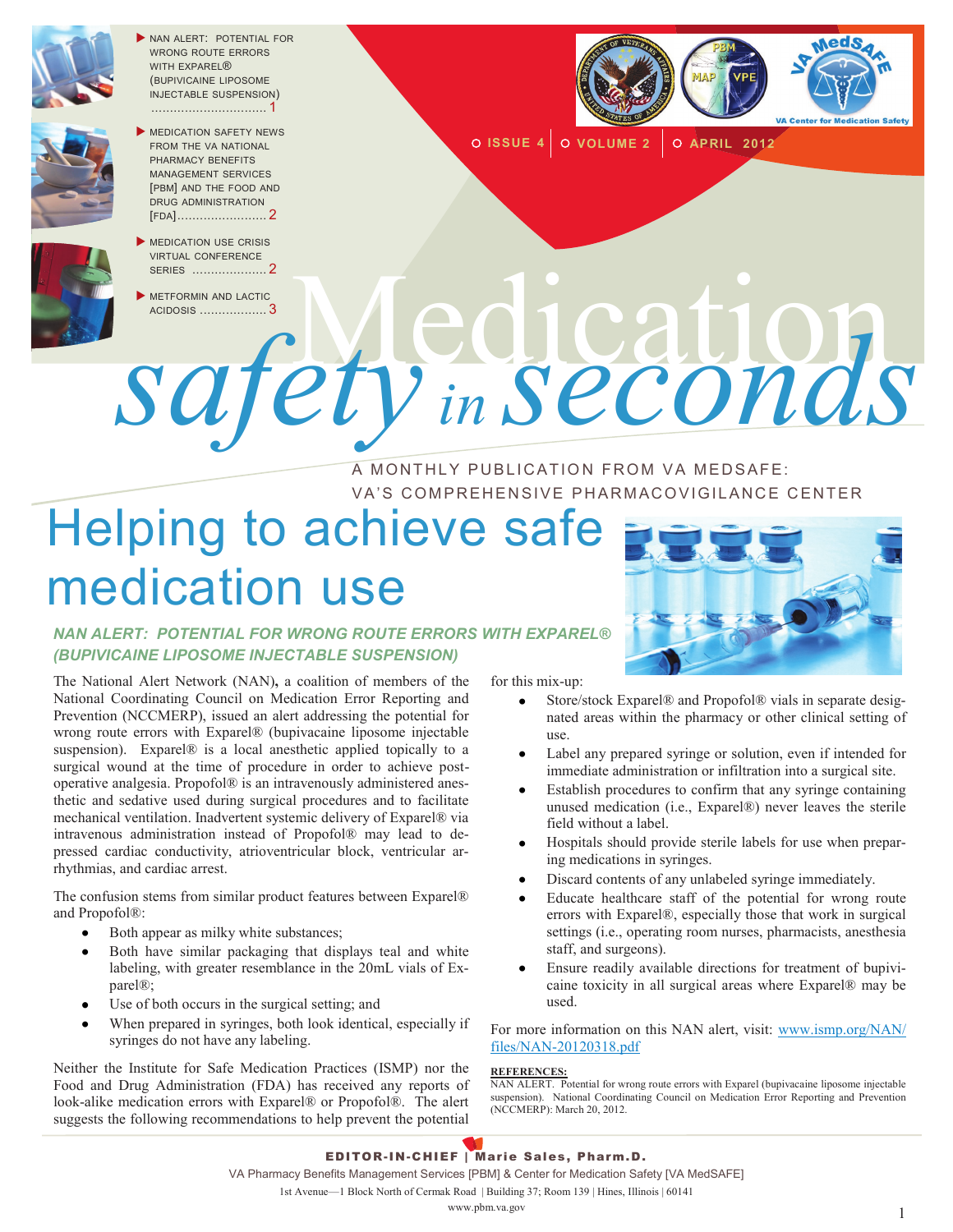## NEWS YOU CAN USE

*FROM THE FOOD AND DRUG ADMINISTRATION (FDA)*

#### [Revised recommendations for Celexa \(citalopram hydrobromide\) related to a potential risk of abnormal heart rhythms with high doses](http://www.fda.gov/Drugs/DrugSafety/ucm297391.htm)

#### 03/28/2012 **(\*\*\*UPDATE FROM 08/24/2011\*\*\*)**

- New changes have been made to the citalopram product label, specifically:
	- ECG and/or electrolyte monitoring should be performed in patients prescribed citalopram who have relative contraindications to citalo- $\bullet$ pram use, such as in those with comorbid conditions predisposing a risk of QT prolongation;
	- Previous label recommendations that "contraindicated" citalopram use in patients with congenital QT syndrome because of the risk for QT prolongation have been changed to less stringent terminology of "not recommended" to recognize patients with this condition who could benefit from citalopram or who cannot tolerate other alternatives;
	- The maximum dose of citalopram remains at 20mg/day for patients greater than the age of 60 years;
	- $\bullet$ Citalopram should be discontinued in patients with QTc measurements persistently above 500ms.

[Interactions between certain HIV or hepatitis C drugs and cholesterol-lowering statin drugs can increase the risk of muscle injury](http://www.fda.gov/Drugs/DrugSafety/ucm293877.htm) 03/01/2012

The FDA has announced labeling revisions for the statin class of lipid-lowering drugs and the protease inhibitor class of drugs used in the management of human immunodeficiency virus (HIV) or hepatitis C virus (HCV). The labeling changes pertain to concurrent use of statins and protease inhibitors and include new recommendations for: 1) statin dose limits, 2) statins to be avoided, or 3) statins that are contraindicated for use in patients receiving HIV or HCV protease inhibitors. The combination of statins and HIV or HCV protease inhibitors can lead to reduced statin metabolism, higher statin serum concentrations and an increased risk for muscle toxicity/injury from statins, including rhabdomyolysis. The changes are as follows:

| <b>STATIN</b>      | <b>INTERACTING PROTEASE INHIBITOR</b>                                                         | PRESCRIBING DETAILS                                          |  |  |
|--------------------|-----------------------------------------------------------------------------------------------|--------------------------------------------------------------|--|--|
|                    | Tipranavir + Ritonavir                                                                        | <b>Avoid atorvastatin</b>                                    |  |  |
| Atorvastatin       | <b>Telapravir</b>                                                                             |                                                              |  |  |
| Atorvastatin       | Lopinavir + Ritonavir                                                                         | Use with caution and use the lowest necessary dose of atorya |  |  |
| Atorvastatin       | Darunavir + Ritonavir<br>Fosamprenavir<br>Fosamprenavir + Ritonavir<br>Saquinavir + Ritonavir | Do not exceed 20 mg daily of atorvastatin                    |  |  |
| Atorvastatin       | Nelfinavir                                                                                    | Do not exceed 40 mg daily of atorvastatin                    |  |  |
| <b>Fluvastatin</b> | ------                                                                                        | No data available                                            |  |  |
| Lovastatin         | <b>HIV protease inhibitors</b><br><b>Boceprevir</b><br>Telapravir                             | Contraindicated (lovastatin)                                 |  |  |
| Pitavastatin       | Atazanavir +/- Ritonavir<br>Darunavir + Ritonavir<br>Lopinavir + Ritonavir                    | No pitavastatin dose limitations                             |  |  |
| <b>Pravastatin</b> | Atazanavir +/- Ritonavir<br>Lopinavir + Ritonavir                                             | No pravastatin dose limitations                              |  |  |
| Rosuvastatin       | Atazanavir +/- Ritonavir<br>Lopinavir + Ritonavir                                             | Limit rosuvastatin dose to 10 mg daily                       |  |  |
| Simvastatin        | <b>HIV Protease Inhibitors</b><br><b>Bocepravir</b><br>Telanravir                             | Contraindicated (simvastatin)                                |  |  |

The Statin Criteria for Use have been updated to reflect these changes. VA MedSAFE recommends that facilities continue to report adverse events related to statins or other medications to the VA Adverse Drug Event Reporting System (VA ADERS) as well as to the FDA's Adverse Event Reporting System (AERS-MedWatch). Use of these adverse event-reporting systems helps the VA and FDA observe for trends in adverse events and may help detect safety signals after a drug is marketed. *Contributed by Cathy Kelley, Pharm.D.* 

## edicati**on** Use

The VA Medication Reconciliation Initiative In conjunction with **VHA Program Offices, DoD and IHS** 

#### **VIRTUAL SERIES | May 1, May 8,May 15, & May 22, 2012 | 12:00-4:00PM ET**

#### **Background**

Medication Use Crisis is described as rampant medication misadventure —Too much, too little, not the right meds for a particular person, adverse drug events at the Veterans home, within Veterans Health Administration (VHA) facilities, and at other federal agencies.

#### **Cost**

- The U.S. healthcare system currently incurs more than \$177 billion annually  $\bullet$ in mostly avoidable health costs to treat adverse drug events from the inappropriate use of medications.
- The treatment of chronic disease costs our health system \$1.3 trillion annually - about 75 cents of every healthcare dollar.

#### **Solutions**

This series of virtual conferences will help close the Medication Use Crisis knowledge gap by providing information to, and sharing experiences with, physicians, nurses, pharmacists and other members of the Federal healthcare community including Department of Defense and Indian Health Services.

- These virtual conferences focus on four specific areas or "tracks":
	- The Veteran and the Caregiver
	- Optimizing Resources
- $\bullet$ Teams and Transitions
- Information Management

#### **Why should I register?**

By working collaboratively, healthcare teams can join together to help Veterans and their caregivers better understand their medications and how to get the full benefit of their medication therapy, improve therapeutic outcomes, reduce medication errors and adverse drug events and enhance coordination of patient centered care to improve our Veterans' quality of life, and reduce overall healthcare costs**.**

#### **Gather your colleagues to view and listen to these presentations together at your facility!**

#### **Continuing Education Credit**

The following Continuing Education Credit has been approved:

- ACCME/ACCME-NP
- ANCC
- APA
- ACPE

 $\bullet$ 

Attendees must complete an evaluation at the conclusion of the individual session to receive credit.

#### **How do I sign up?**

**VA participants** – Register through VA TMS by clicking this link: **[Medication Use](http://vaww.infoshare.va.gov/sites/MedRecon/Shared%20Documents/Forms/AllItems.aspx?RootFolder=%2fsites%2fMedRecon%2fShared%20Documents%2fMedication%20Use%20Crisis%20Tuesdays%20in%20May%202012&FolderCTID=&View=%7bD8F36071%2dE5B1%2d4E98%2d97B3%2d006B4187BE9C%7d)  [Crisis Conference](http://vaww.infoshare.va.gov/sites/MedRecon/Shared%20Documents/Forms/AllItems.aspx?RootFolder=%2fsites%2fMedRecon%2fShared%20Documents%2fMedication%20Use%20Crisis%20Tuesdays%20in%20May%202012&FolderCTID=&View=%7bD8F36071%2dE5B1%2d4E98%2d97B3%2d006B4187BE9C%7d)** . Registration links are contained in the GENERAL INFORMATION folder.

#### **FOR MORE INFORMATION CONTACT:**

[rosemary.grealish@va.gov](mailto:rosemary.grealish@va.gov) or [maureen.layden@va.gov](mailto:maureen.layden@va.gov)